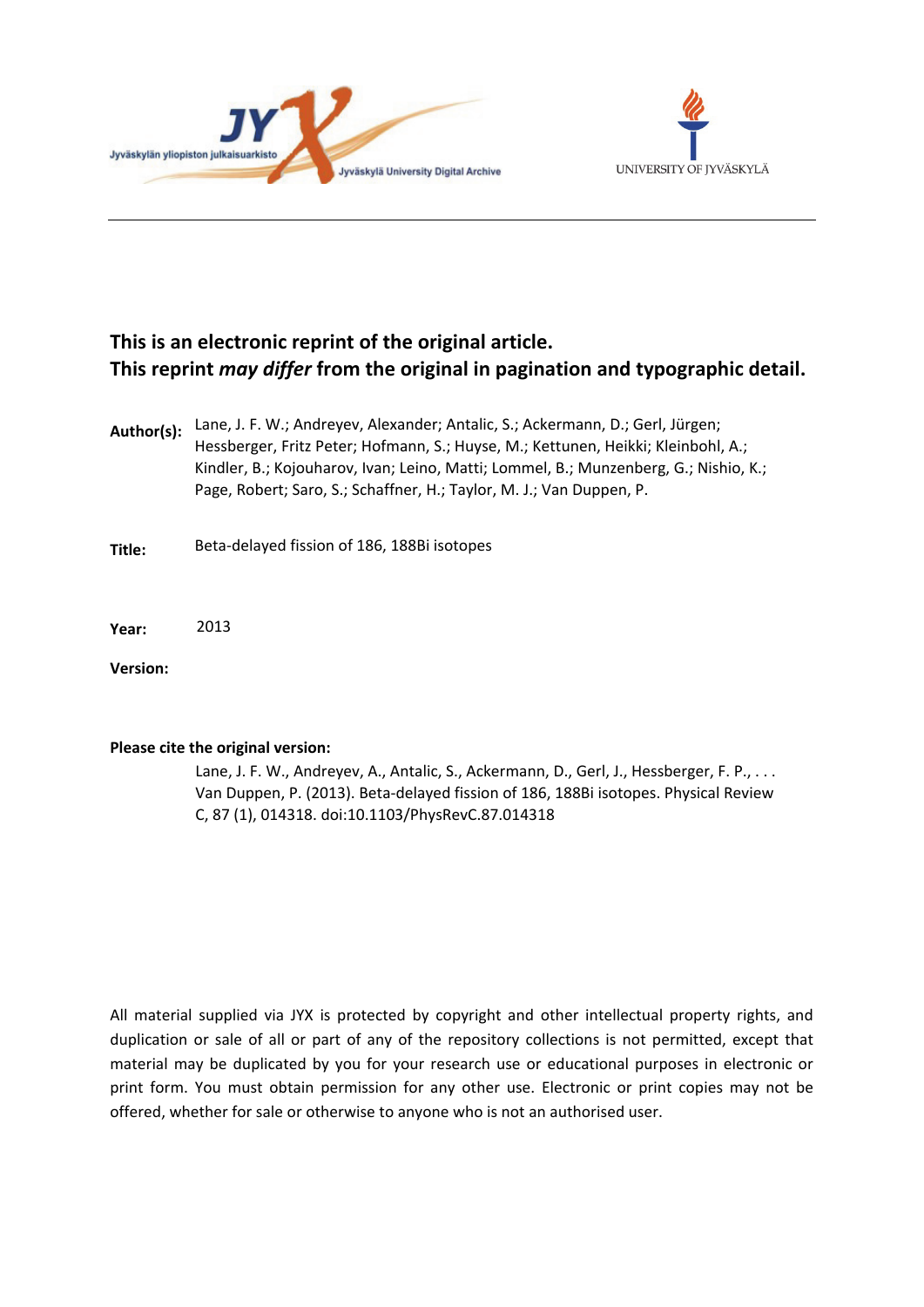# *β***-delayed fission of <sup>186</sup>***,***188Bi isotopes**

J. F. W. Lane,<sup>1</sup> A. N. Andreyev,<sup>1,2,6,10</sup> S. Antalic,<sup>3</sup> D. Ackermann,<sup>4</sup> J. Gerl,<sup>4</sup> F. P. Heßberger,<sup>4,8</sup> S. Hofmann,<sup>4,9</sup> M. Huyse,<sup>2</sup>

H. Kettunen,  ${}^5$  A. Kleinböhl,  ${}^4$  B. Kindler,  ${}^4$  I. Kojouharov,  ${}^4$  M. Leino,  ${}^5$  B. Lommel,  ${}^4$  G. Münzenberg,  ${}^4$  K. Nishio,  ${}^6$  R. D. Page,  ${}^7$ 

 $\widetilde{\text{S}}$ .  $\widetilde{\text{S}}$ áro, <sup>3</sup> H. Schaffner, <sup>4</sup> M. J. Taylor, <sup>7</sup> and P. Van Duppen<sup>2</sup>

<sup>1</sup>*Nuclear Physics Group, University of the West of Scotland, Paisley, United Kingdom*

<sup>2</sup>*Instituut voor Kern- en Stralingsfysica, KU Leuven, University of Leuven, B-3001 Leuven, Belgium*

<sup>3</sup>*Department of Nuclear Physics and Biophysics, Comenius University, 84248 Bratislava, Slovakia*

<sup>4</sup>*GSI Helmholtzzentrum fur Schwerionenforschung, Planckstrasse 1, 64291 Darmstadt, Germany ¨*

<sup>5</sup>*Department of Physics, University of Jyvaskyl ¨ a, FIN-40351 Jyv ¨ askyl ¨ a, Finland ¨*

<sup>6</sup>*Advanced Science Research Center, Japan Atomic Energy Agency, Tokai, Ibaraki 319-1195, Japan*

<sup>7</sup>*Department of Physics, Oliver Lodge Laboratory, University of Liverpool, Liverpool L69 7ZE, United Kingdom*

<sup>8</sup>*Helmholtz-Institut Mainz, 55099 Mainz, Germany*

<sup>9</sup> Institut für Physik, Goethe-Universität Frankfurt, 60438 Frankfurt, Germany

<sup>10</sup>*Department of Physics, University of York, York YO10 5DD, United Kingdom*

(Received 12 September 2012; published 16 January 2013)

By using the technique of correlating implanted evaporation residues and their subsequent fission decay, β-delayed fission (βDF) of <sup>186</sup>Bi has been identified for the first time and βDF of <sup>188</sup>Bi has been unambiguously confirmed. The experiments were performed at the velocity filter SHIP (GSI, Darmstadt). The βDF probabilities for both nuclides were qualitatively estimated, and, in particular indications for a large value in the case of <sup>186</sup>Bi are regarded.

DOI: [10.1103/PhysRevC.87.014318](http://dx.doi.org/10.1103/PhysRevC.87.014318) PACS number(s): 24.75.+i, 25.85.−w, 27.70.+q

# **I. INTRODUCTION**

Recent studies of  $\beta$ -delayed fission ( $\beta$ DF) demonstrated the resurgence of interest in this exotic phenomenon, both from the experimental side (see, e.g.,  $[1-5]$ ) and also from the theoretical side  $[6–10]$ .

 $\beta$ DF is a rare two-step nuclear decay process, which couples  $β$  decay and fission. In the first step of  $β$ DF, a parent nuclide undergoes  $\beta$  decay ( $\beta^+$ /EC or  $\beta^-$ ), which populates excited states in the daughter nucleus. The maximum excitation energy of the daughter nucleus is limited by the  $Q_{EC}$  or  $Q_B$  value of the parent nuclide. In the second step, if the excitation energy of these states is comparable to or even higher than the fission barrier height  $B_f$  of the daughter nuclide, the latter may undergo prompt fission, in competition with  $\gamma$ -ray and/or particle emission [\[11,12\]](#page-6-0). The  $\beta$ DF probability is defined as the ratio of the number of  $\beta$ DF decays,  $N_{\beta$ DF, to the number of  $\beta$  decays,  $N_{\beta}$ , of the parent nuclide, according to the expression  $P_{\beta DF} = N_{\beta DF}/N_{\beta}$ . To deduce the  $P_{\beta DF}$  value, knowledge of the  $\beta$ -branching ratio  $b_{\beta}$  of the parent nuclide is required, especially for nuclei with a small  $\beta$ -decay branch, which is the case of the very neutron-deficient isotopes <sup>186,188</sup>Bi discussed in this study.

Two regions of βDF-decaying nuclei are expected to exist which are accessible by presently-available experimental techniques [\[13,14\]](#page-6-0): the neutron-deficient nuclei in the actinide and lead regions of the nuclidic chart. While the former region is relatively well studied by now, with twelve cases known (see  $[4,11,12,15,16]$  and references therein), rather scarce data existed for the latter group of nuclei prior to our recent  $\beta$ DF studies. These new experiments became possible exclusively due to the systematical application of experimental techniques, which so far have been used only occasionally for  $\beta$ DF investigations. These techniques involve the first use of the Isotope-Separator-On-Line (ISOL) method at the mass separator ISOLDE [\[17\]](#page-6-0) or the use of a recoil separator, such as, e.g., the velocity filter SHIP [\[18\]](#page-6-0). The application of ISOLDE for detailed  $\beta$ DF studies of  $^{180}$ Tl was presented in our recent papers [\[1,2\]](#page-6-0), while the use of SHIP for the first identification of  $\beta$ DF of <sup>192,194</sup>At was given in [\[3\]](#page-6-0).

In the first  $\beta$ DF studies in the 1990s in the lead region, made at the Flerov Laboratory of Nuclear Reactions (FLNR) in Dubna, three  $\beta$ DF candidates were proposed:  $^{180}$ Tl,  $^{188}$ Bi, and 196At [\[19,20\]](#page-6-0).

In the experiments at Dubna, the so-called "rotating drum" system was used, in which a heavy-ion beam from a cyclotron irradiated a  $\sim$ 2 mg/cm<sup>2</sup> thick target deposited on the lateral surface of a cooled copper cylinder. This target (serving simultaneously as a recoil catcher) rotated with a constant velocity relative to the mica fission fragment detectors arranged in close geometry around the surface of the cylinder. Measurements of  $\alpha$  and  $\beta$  decays were not possible, preventing definite Z and A assignments of the produced activities. Therefore, an extended series of cross-bombardments with different target-projectile combinations and large beam doses had to be performed with the aim of limiting the possible range of A and Z of the observed fission activity and excluding neighboring isotopes produced in different xn,  $p x n$ , and  $\alpha x n$ channels of the reactions, as well as products from reactions on the target impurities. In particular,  $\beta$ DF of  $^{188}$ Bi nuclei was searched for in the <sup>153</sup>Eu(<sup>40</sup>Ca, 5n)<sup>188</sup>Bi, <sup>151</sup>Eu(<sup>40</sup>Ca, 3n)<sup>188</sup>Bi,  $147\,\text{Sm}(45\,\text{Sc},\,4n)^{188}\,\text{Bi}$ , and  $144\,\text{Sm}(48\,\text{Ti},\,p3n)^{188}\,\text{Bi}$  reactions [\[20\]](#page-6-0). Due to the limitations of such a technique, only the fact of fission itself and its half-life could be deduced, with no information on the fission fragments' energy and mass distributions. In total, several hundreds of fission events were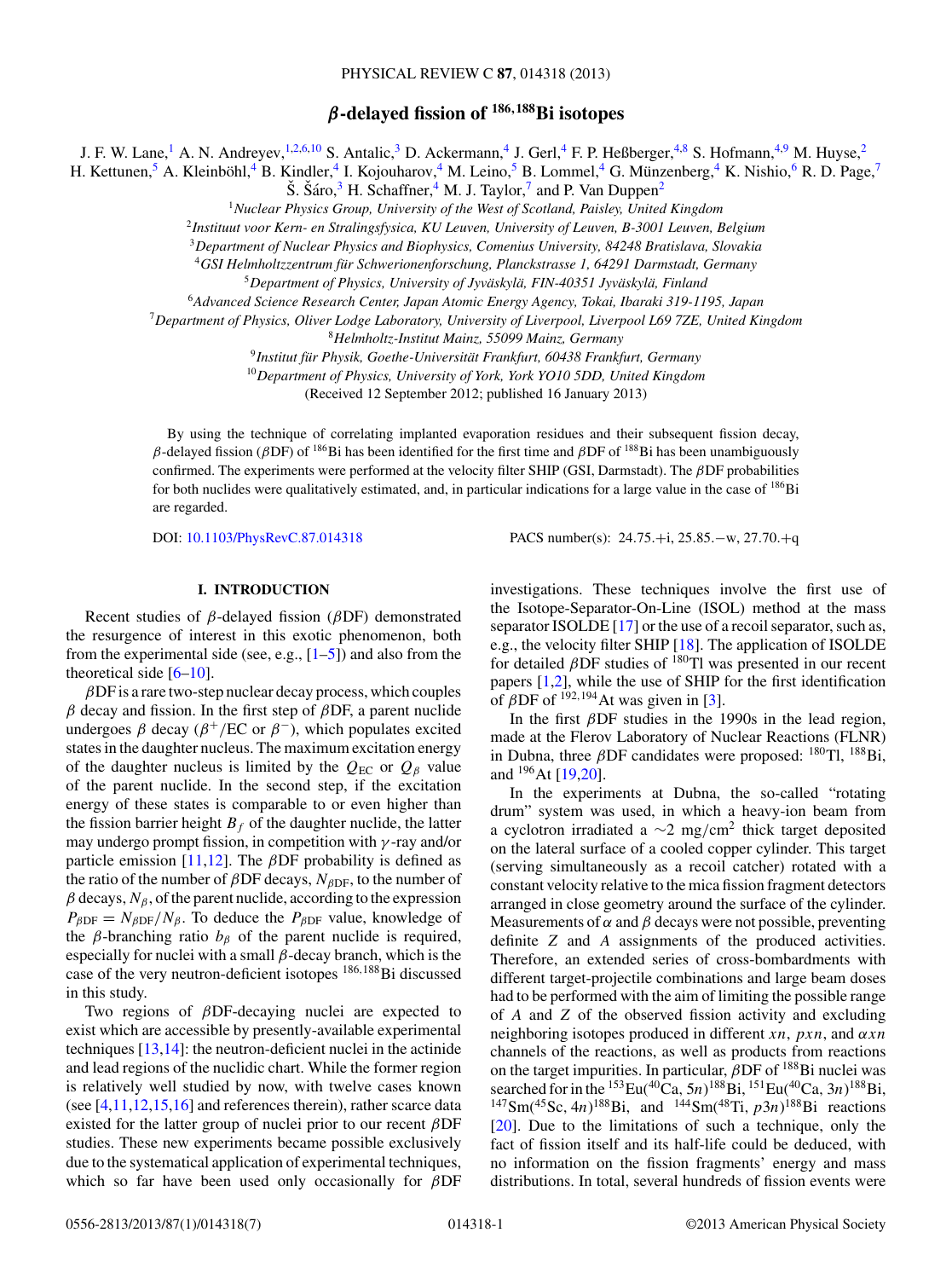<span id="page-2-0"></span>observed in these reactions, and the half-life value of the fissioning activity was deduced as ∼0.3 s. Typical fission cross-section values in these reactions were in the range of 10–100 pb. The conclusion was drawn in [\[20\]](#page-6-0) that these fission events originate most probably from  $\beta$ DF of <sup>188</sup>Bi (the fission of  $^{188}$ Pb produced after  $\beta$  decay of  $^{188}$ Bi).

Two  $\alpha$ -decaying states with  $T_{1/2} = 210(87)$  ms and  $T_{1/2} =$ 44(3) ms were known in  $^{188}$ Bi at that time [\[21\]](#page-6-0) (see a review of the decay properties of 188Bi in Table I of [\[22\]](#page-6-0)). As the relative excitation energies of two  $\alpha$ -decaying states in <sup>188</sup>Bi are still not known, we will denote them as  $188 \text{Bi}^{m1,m2}$  in this paper, following our study [\[22\]](#page-6-0). It is important to note that only one fissioning activity with  $T_{1/2} \sim 0.3$  s was mentioned in the Dubna study [\[20\]](#page-6-0), which could mean that only the longer-lived isomer of  $188Bi$  undergoes  $\beta$ DF according to that study. No information on the  $\beta$ DF probability was reported for  $^{188}$ Bi in [\[20\]](#page-6-0). However, by using the fission cross-section from [\[20\]](#page-6-0) and the measured total production cross-section of 188Bi, after accounting for the *calculated* β-branching ratio, an estimate of  $P_{\beta DF}({}^{188}\text{Bi}) = 3.4 \times 10^{-2}\%$  with an uncertainty of a factor of  $\overline{4}$  was reported in [\[23\]](#page-6-0). No distinction between the two isomers of  $188B$  was made in [\[23\]](#page-6-0) and only one half-life value of  $0.21(9)$  s was mentioned (see Table II of  $[23]$ ).

Based on the schematic description of the  $\beta$ DF process given above, it is evident that the  $\beta$ DF probability strongly depends on the difference between the  $Q_{\text{EC}}$  value of the parent isotope and the fission barrier  $B_f$  of the daughter product. As no experimentally-deduced fission barriers are known for most of the nuclei in this region, we have to use the calculated values. Figure 1 shows a comparison of the calculated  $Q_{EC}(Bi)$  and  $B_f$ (Pb) values from the Finite Range Droplet Model + Finite Range Liquid Drop Model (called further FRDM/FRLDM) [\[14,25\]](#page-6-0) and Thomas-Fermi (TF) [\[24\]](#page-6-0) mass models. Evaluated or experimental (where available)  $Q_{\text{EC}}(B_i)$  values for the respective ground states are also provided for comparison [\[26\]](#page-6-0). The calculated  $Q_{EC}(Bi)$  values from the two mass models are in a good agreement with each other. This reflects the



FIG. 1. (Color online) Calculated fission barriers,  $B_f$  (Pb) (open symbols), of daughter Pb isotopes and the  $Q_{EC}(Bi)$  values (closed symbols) of the  $\beta$  decay of the parent Bi isotopes according to the FRDM/FRLDM [\[14\]](#page-6-0) and the Thomas-Fermi models [\[24\]](#page-6-0).

fact that the  $Q_{EC}$  values for a given model are derived from the difference between the calculated masses for the parent and daughter nuclei. Therefore, any systematic differences in calculated masses cancel out when  $Q_{\text{EC}}$  values are calculated. The experimental data are also in good agreement with the theoretical ones.

As seen from Fig. 1, the calculated difference  $Q_{EC}$  (<sup>188</sup>Bi) –  $B_f$ <sup>(188</sup>Pb) = +0.51 MeV, if one uses FRDM masses [\[25\]](#page-6-0) and FRLDM fisson barriers [\[14\]](#page-6-0), which indeed should explain the observation of the  $\beta$ DF in <sup>188</sup>Bi. An even higher  $\beta$ DF probability should be expected for 186Bi, for which a larger difference of  $Q_{EC}({}^{186}Bi) - B_f({}^{186}Pb) = +2.08$  MeV can be deduced. Even larger  $Q_{EC} - B_f$  differences are expected within the framework of the TF model, which predicts somewhat lower fission barriers for the relevant lead isotopes, but the main conclusions do not change.

The present work reports on the unambiguous confirmation of  $\beta$ DF in <sup>188</sup>Bi and on the first identification of  $\beta$ DF in 186Bi, which were obtained in the experiments at the velocity filter SHIP (GSI, Darmstadt) [\[18\]](#page-6-0). The fission data discussed in this paper result from two experiments, dedicated to detailed  $\alpha$ -decay spectroscopy of <sup>186</sup>Po and <sup>188</sup>Bi. The βDF of 188Bi has been studied in the complete fusion reaction <sup>142</sup>Nb(<sup>50</sup>Cr,  $p3n$ )<sup>188</sup>Bi, for which the  $\alpha$ -decay data were already published in [\[22\]](#page-6-0). The isotope <sup>186</sup>Bi was studied in the reaction  $144\text{Sm}(46\text{Ti}, p3n)$  186Bi [\[27\]](#page-6-0), for which, however, the  $\alpha$ -decay data are not yet published. As these experiments used the same technique, we refer the reader to  $[22]$  for a detailed description of the experimental techniques and the setup. Here we will provide only the most pertinent information relevant for the nuclei studied.

#### **II. EXPERIMENTAL SETUP**

Pulsed beams (5 ms "beam on"/15 ms "beam off") of  ${}^{50}Cr$ and 46Ti were provided by the UNIversal Linear ACcelerator (UNILAC) of GSI. In both experiments, eight targets made of a specific compound (see below) were mounted on a wheel which rotated synchronously with the pulsed structure of the beam, enabling the target to cope with the high-intensity (200–500 pnA)  ${}^{50}Cr$  and  ${}^{46}Ti$  beams from UNILAC. In both experiments the data were collected at several beam energies to allow for excitation-function measurements of different evaporation channels [\[28\]](#page-6-0), which provided confirmation of our conclusions.

Following separation with SHIP [\[18\]](#page-6-0), the evaporation residues (ERs) were implanted into a 300- $\mu$ m-thick, 35  $\times$ 80 mm2 16-strip position-sensitive silicon detector (PSSD) [\[29\]](#page-6-0), where their subsequent  $\alpha$  and fission decays were measured. The energy resolution of each strip was typically around 18 keV at α-decay energies of 7–8 MeV. In front of the PSSSD, a system consisting of six silicon detectors, divided in 28 segments (BOX detectors), was installed, allowing the energies of  $\alpha$  particles and fission fragments escaping from the PSSD in the backward hemisphere to be measured [\[29\]](#page-6-0). Three Time-of-Flight (ToF) detectors [\[30\]](#page-6-0) in front of the BOX detectors were exploited, allowing the reaction products and scattered beam particles to be distinguished. In addition, the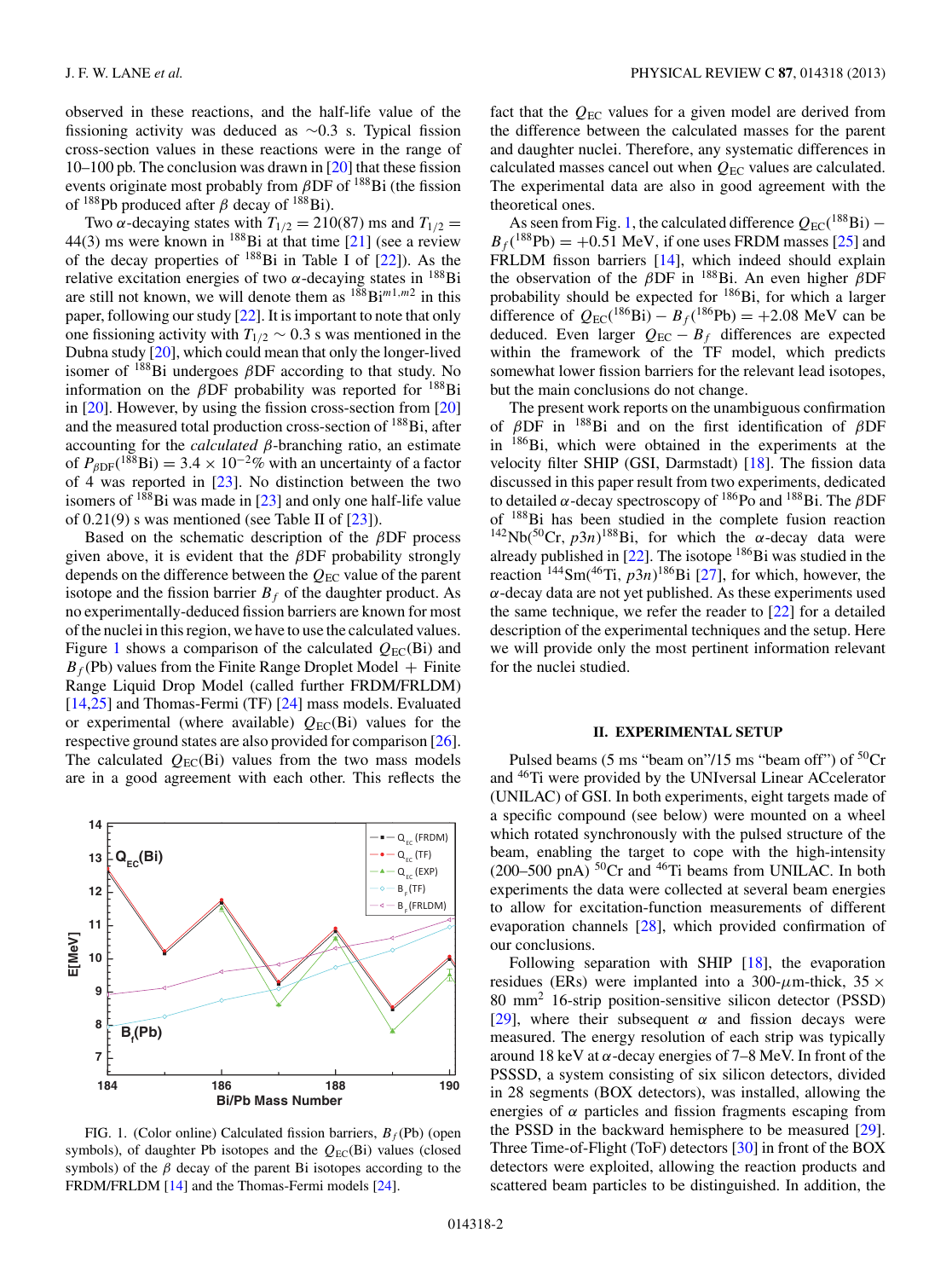<span id="page-3-0"></span>ToF system allowed decay and implantation events in the PSSD to be discriminated by requiring an anticoincidence condition between the signals from the PSSD and from at least one of the ToF detectors. A clover germanium detector [\[31\]](#page-7-0), consisting of four crystals, was installed behind the PSSD for prompt and delayed (0–5  $\mu$ s) particle- $\gamma$ /x-ray coincidence measurements and also for the registration of singles  $\gamma$ -decay data.

# **III. EXPERIMENTAL RESULTS**

# **A.** *β***DF of 188Bi**

In the case of the <sup>142</sup>Nb(<sup>50</sup>Cr,  $p3n$ )<sup>188</sup>Bi reaction, the main data were collected at a beam energy of 252 MeV in front of the target, which corresponds to the measured maximum of the production cross-section of 188Bi (see Fig. 2 of [\[28\]](#page-6-0)). The beam intensity reached typically up to 500 pnA (where 1 pnA  $=$  $6.24 \times 10^9$  particles/s). The 290  $\mu$ g/cm<sup>2 142</sup>Nd targets were produced by evaporating  $142$ NdF<sub>3</sub> (99.8% enrichment) onto a  $40 \mu$ g/cm<sup>2</sup> carbon backing, which was then covered with a 10  $\mu$ g/cm<sup>2</sup> carbon layer to increase radiative cooling while reducing the sputtering of the material.

Figure  $2(a)$  shows the total energy spectrum of all events registered in the PSSD in the  $^{142}Nb(^{50}Cr, p3n)^{188}Bi$  reaction. The spectrum was calibrated by extrapolating to higher energies the calibration based on  $\alpha$  decays of  $^{188,189,190}$ Bi nuclei produced in this reaction (see Fig. [1](#page-2-0) of [\[22\]](#page-6-0)). The low-intensity peak at <sup>∼</sup>230 MeV is due to 50Cr projectiles which passed through SHIP. The observed energy of this peak is lower than the full beam energy because of the energy loss of the beam in the target, in the foils of the ToF system, and in the dead layer of the silicon detector and also due to the pulse-height defect of heavy ions in the detector, which is not accounted for when using the calibration based on α-decay energies. The large peak at  $\sim$ 20 MeV is due to ERs produced in the xn,  $pxn$ , and  $\alpha xn$  evaporation channels of this



FIG. 2. (a) Energy spectrum measured during the 5-ms "beam on" and 15-ms "beam off" periods in the PSSD for the <sup>142</sup>Nb(<sup>50</sup>Cr,  $p3n$ )<sup>188</sup>Bi reaction at a beam energy of 252 MeV. (b) The same as (a), but within the 15-ms "beam off" period only.

reaction, while the events in the 20–230 MeV region are mostly due to scattered 50Cr projectiles and also due to target-like nuclei. Alpha decays of implanted nuclides and their daughter products are seen in the region of <8 MeV.

For reference, the corresponding zoomed-in  $\alpha$ -decay spectrum in the energy range of  $6.4-7.4$  MeV is shown in Fig.  $1(b)$ of Ref. [\[22\]](#page-6-0). Complex fine-structure  $\alpha$ -decay patterns of two  $\alpha$ -decaying states with the tentative spin assignments of (10<sup>-</sup>) for  $188\text{Bi}^{m_1}$  and (3<sup>+</sup>) for  $188\text{Bi}^{m_2}$  were identified in  $188\text{Bi}$ . The improved half-life values for the two states were measured as  $T_{1/2}({}^{188}\text{Bi}^{m1}) = 265(10)$  ms and  $T_{1/2}({}^{188}\text{Bi}^{m2}) = 60(3)$ ms [\[22\]](#page-6-0). Based on observed  $\alpha$ -decay intensities, the ratio of production rates of  $\frac{I(^{188}\text{Bi}^{m2}, 60 \text{ ms})}{I(^{188}\text{Bi}^{m1}, 265 \text{ ms})} \sim 1.5$  was deduced. However, no correction for yet unknown and, presumably, rather small (less than 10%; see below)  $β$ -branching ratios of the two isomers was implemented for this estimate.

Figure  $2(b)$  shows the same spectrum as Fig.  $2(a)$  but collected only during the "beam off" intervals of 15 ms. Due to this condition, any implantation events due to the beam projectiles, target-like nuclei, and recoiling nuclei are suppressed in this spectrum. This is indeed confirmed by, e.g., the absence of the full-energy  ${}^{50}Cr$  ion and ER peaks in the spectrum, with the remaining structure below 8 MeV in Fig.  $2(b)$  being due to  $\alpha$  decay of the implanted nuclei and their daughter products.

The four high-energy events with an apparent energy of  $∼100–130$  MeV in Fig. 2(b) have been assigned to fission events of  $188$ Pb, being the daughter of  $188$ Bi after  $\beta$  decay. Two of the four fission events are also double-fold fission events, as prompt coincident signals were recorded between the signals in the PSSD and BOX detectors.

There are several arguments to support the assignment of these four events to  $\beta$ DF of <sup>188</sup>Bi. First, these events were recorded at the beam energy corresponding to the maximum of the excitation function of  $^{188}$ Bi for this reaction [\[28\]](#page-6-0). Second, we used the ER-fission correlation analysis, by searching for time-position correlations between the implantation of an ER and its subsequent fission decay in the same position of the PSSD, within a position window of  $\pm 1$  mm. By using this method, the time differences  $\Delta t$ (ER − fission) for these four events were deduced as 34.46, 44.60, 168.02, and 284.12 ms. This corresponds to a mean half-life value of  $92^{+92}_{-31}$  ms, which is in agreement with the half-life values of both  $\alpha$ -decaying isomers of  $^{188}$ Bi [\[22\]](#page-6-0).

However, these events cannot be assigned to spontaneous fission (SF) of  $188$ Bi because a partial half-life for SF of the order of  $T_{1/2,\text{SF}} \sim 10^{12} - 10^{14}$  years is expected for <sup>188</sup>Bi [\[32\]](#page-7-0). Therefore the expected SF branching ratio, defined as the ratio of the total and partial SF half-lives, would be by many orders of magnitude lower than the observed ratio of  $\beta$ DF decays and  $\alpha$  decays of <sup>188</sup>Bi,  $\frac{N_f}{N_{\alpha}} = 3.2(16) \times 10^{-5}$ , after correction for the PSSD detection efficiency.

Such a long SF half-life is both due to the relatively high fission barrier of <sup>188</sup>Bi (∼9–9.5 MeV (see Fig. [1\)](#page-2-0) and also due to the so-called specialization energy, which results in a fission hindrance of several orders of magnitude for each unpaired nucleon in case of the odd-A fissioning nuclei  $[33]$ . In  $^{188}$ Bi there are two unpaired nucleons, so the total fission hindrance is expected to be in the order of  $\sim 10^4$ – $10^6$ . Furthermore, the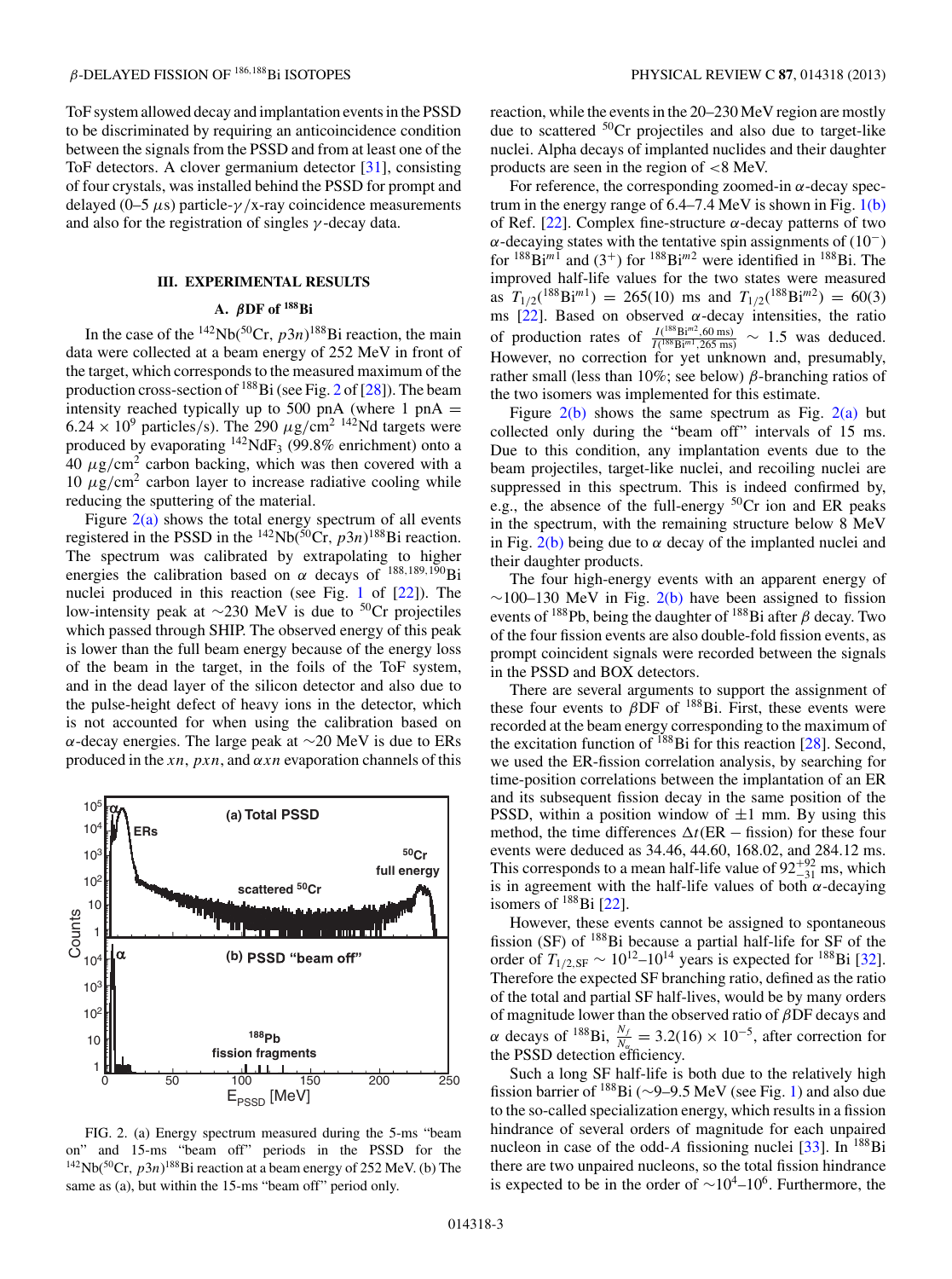observed fission events cannot be due to fission of 188Pb, which is abundantly produced at this beam energy in the  $2p$ ,  $2n$ evaporation channel, as its half-life is 25.5 s [\[34\]](#page-7-0) and no fission was observed in earlier studies of this nucleus.

It is important to note that, within the limited number of observed fission events, two of them have  $\Delta t$ (ER – fission) values consistent with the half-life of the shorter-lived 60-ms isomer in <sup>188</sup>Bi, while the two others have their time difference values consistent with the half-life of the longer-lived 265-ms isomer. This might indicate that both isomers of  $^{188}$ Bi undergo  $\beta$ DF, but due to the low statistics available no unambiguous conclusion can be drawn here. Conversely, all four events could also be described as proceeding solely either from the short-lived or from the long-lived isomer in this nucleus. As mentioned above, the previous study by Lazarev *et al.* [\[20\]](#page-6-0) attributed all observed fission events to the longer-lived (∼0.3 s) isomer only. Therefore, this issue is still open and requires further dedicated studies.

On the other hand, it is difficult to expect that only one isomer in  $^{188}$ Bi undergoes  $\beta$ DF, as both of them should have comparable  $Q_{EC}$  values. A substantial difference in the  $\beta$ branching ratio and/or the  $\beta$ -strength function for two isomers with a large spin difference of  $(10^-)$  and  $(3^+)$  could possibly explain the difference, if it indeed exists, in the  $\beta$ DF properties, but presently none of these quantities are known. Although measured decay data are not sufficient to draw definite conclusions, qualitative estimates will be given in Sec. [IV.](#page-5-0)

Based on the ratio of  $\frac{N_f}{N_a} = 3.2(16) \times 10^{-5}$  and by using the production cross-section of  $\sim$ 9  $\mu$ b for <sup>188</sup>Bi (summed over two isomeric states; see Fig. [2](#page-3-0) of [\[28\]](#page-6-0)), a fission crosssection of 290(150) pb was estimated for  $\beta$ DF of <sup>188</sup>Bi in the  $^{142}Nb(^{50}Cr, p3n)^{188}Bi$  reaction.

# **B.** *β***DF of 186Bi**

Through the use of the same method as applied to  $^{188}Bi$ , the  $\beta$ DF of <sup>186</sup>Bi was identified for the first time in the  $144$ Sm( $46$ Ti,  $p3n$ ) $186$ Bi reaction. The data were collected at a beam energy of 239 MeV in front of the target, corresponding to the maximum production cross-section of <sup>186</sup>Bi. The beam intensity typically reached up to 200 pnA. The 400  $\mu$ g/cm<sup>2</sup>  $144$ Sm targets were produced by evaporating  $144$ SmF<sub>3</sub> material (99.47% enrichment) onto a 40  $\mu$ g/cm<sup>2</sup> carbon backing and then covered with a 10  $\mu$ g/cm<sup>2</sup> carbon layer.

The energy spectrum for all events registered in the PSSD is shown in Fig.  $3(a)$ . The same features are present as in Fig.  $2(a)$ , namely, the structures due to the full-energy and scattered  $^{46}$ Ti ions, the ERs peak, and the  $\alpha$ -decay events. Any fission events would be hidden under the tail of scattered <sup>46</sup>Ti ions in this spectrum.

The  $\alpha$ -decay spectrum from this reaction will be published elsewhere, but for the completeness of the discussion we mention that we previously studied  $\alpha$  decay of <sup>186</sup>Bi by using the complete-fusion reaction  $\frac{93}{10}(95 \text{Mo}, 2n)^{186}\text{Bi}$  and the corresponding  $\alpha$ -decay spectrum is given in our work [\[27\]](#page-6-0). Due to specific settings of the electronics, no fission events could be measured in that run. Here it is sufficient to mention that two  $α$ -decaying states, with complex  $α$ -decay patterns



FIG. 3. (a) Energy spectrum measured during the 5-ms "beam on" and 15-ms "beam off" periods in the PSSD for the <sup>144</sup>Sm(<sup>46</sup>Ti,  $p3n$ )<sup>186</sup>Bi reaction at 239 MeV. (b) The same as (a), but within the 15-ms "beam off" period only.

and yet unknown relative excitation energies, were firmly established in 186Bi, having quite similar half-life values of  $T_{1/2}({}^{186}\text{Bi}^{m1}) = 9.8(4)$  ms and  $T_{1/2}({}^{186}\text{Bi}^{m2}) = 14.8(8)$  ms [\[27\]](#page-6-0). Both in the study of Ref. [\[27\]](#page-6-0) and in the present work, the shorter-lived 9.8-ms  $^{186}Bi^{m1}$  isomer had an  $\alpha$ -decay intensity a factor of ∼2–3 larger than the longer-lived isomer.  $\beta$ -branching ratios are not yet known for isomers.

Figure  $3(b)$  shows the same spectrum as in Fig.  $3(a)$ , but with the condition of "beam off" only. The three high-energy events in the region of ∼110–130 MeV in this spectrum have been assigned to the fission of the daughter isotope <sup>186</sup>Pb following  $\beta$  decay of the parent nucleus <sup>186</sup>Bi. Of these three fission fragments, one was a double-fold event in which the coincident signals from the PSSD and from the BOX detectors were recorded. This event and another one were also in coincidence with  $\gamma$  decays registered in the clover detector.

By using the ER-fission correlations, time differences  $\Delta t$ (ER – fission) of 5.99, 10.21, and 30.69 ms were deduced for these three events. Due to half-life considerations, these events cannot be assigned to SF of <sup>186</sup>Pb, which is abundantly produced at this beam energy in the  $2p2n$  channel, as its half-life of 4.8 s [\[35\]](#page-7-0) is not consistent with the lifetimes of the recorded events. Based on similar arguments as discussed earlier in the case of the SF of <sup>188</sup>Bi, the SF of the ground state of 186Bi can also be excluded. On the other hand, the measured time difference values are consistent with the half-lives of both α-decaying isomers of  $186$ Bi. Similar to the case of  $188$ Bi, the measured  $\Delta t$ (ER – fission) values might indicate that both isomers of  $^{186}$ Bi undergo  $\beta$ DF, but due to the low statistics available no unambiguous conclusion can be drawn here.

The ratio of the number of observed fission and  $\alpha$  decays (summed over two isomers) for  $186$ Bi, corrected for the respective PSSD registration efficiency, is  $\frac{N_f}{N_a} = 2.2(13) \times 10^{-4}$ at a beam energy of 239 MeV. This value is a factor of  $\sim$ 6 larger than that for  $188$ Bi. However, to be able to perform a quantitative comparison, one needs to account for the actual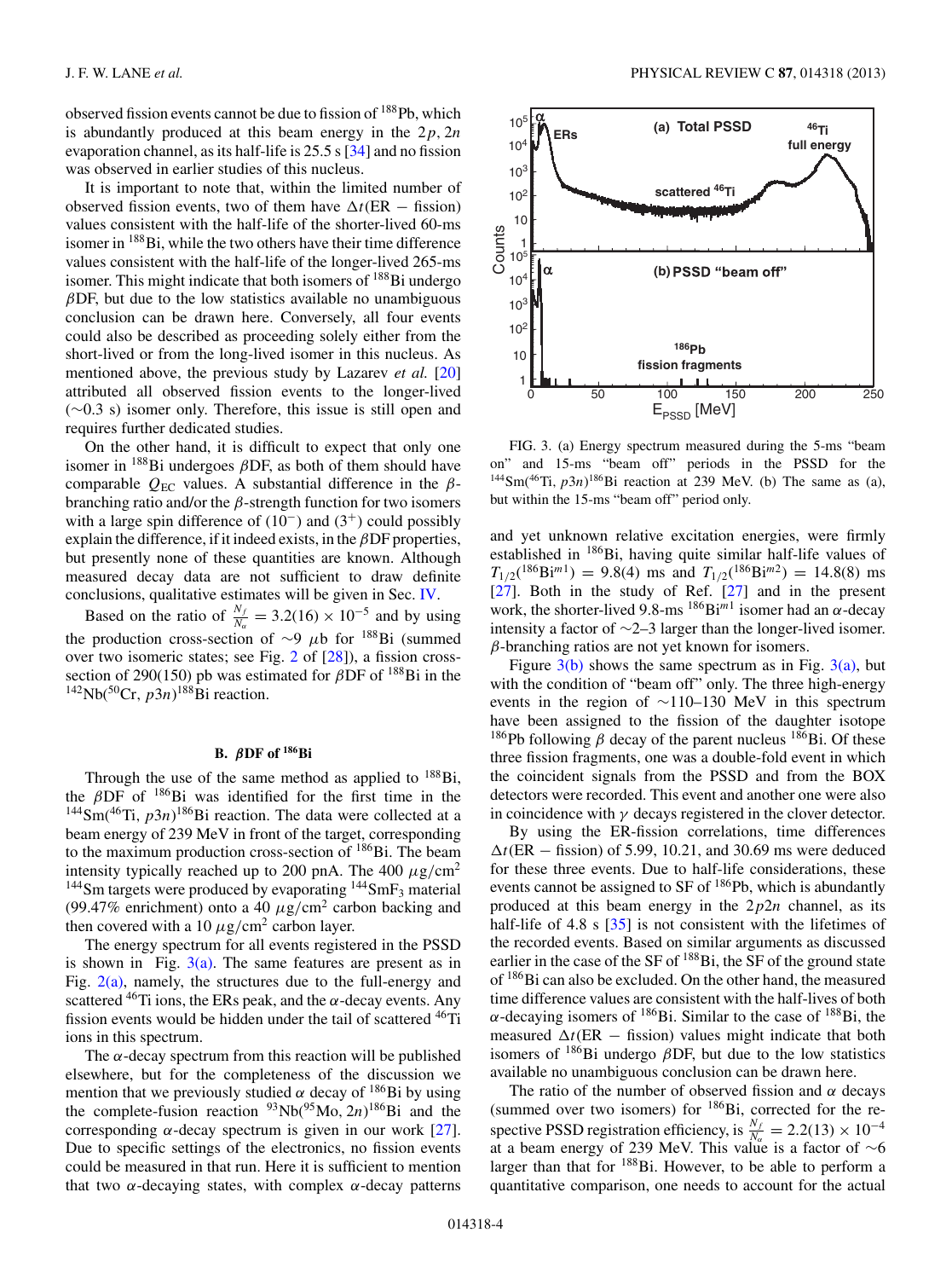# <span id="page-5-0"></span>β-DELAYED FISSION OF <sup>186</sup>,188Bi ISOTOPES PHYSICAL REVIEW C **87**, 014318 (2013)

 $\beta$ -branching ratios and the specific population of the different isomers in both  $186,188$ Bi. A qualitative estimate of  $\beta$ DF probabilities will be given in the following section.

Based on  $\alpha$ -decay rates, the production cross-section for 186Bi was estimated as <sup>∼</sup>220(50) nb, summed over two isomers, leading to the  $\beta$ DF cross-section of 45(25) pb.

# **IV. DISCISSION: QUALITATIVE ESTIMATES OF** *β***DF PROBABILITIES FOR <sup>186</sup>***,***188Bi**

As mentioned earlier, due to the lack of detailed decay schemes and  $\beta$ -decay branching ratios of both isomers in  $186,188$ Bi, their experimental  $\beta$ DF probabilities cannot be deduced from our data. However, in this chapter we will present a discussion resulting in reasonable estimates of the  $\beta$ DF probabilities, which should be correct within an order of magnitude.

#### **A. 188Bi***m***1***,m***<sup>2</sup>**

To be able to estimate the  $P_{\beta \text{DF}}$  values, we first need to calculate the  $\beta$ -branching ratios for both isomers of <sup>188</sup>Bi. By comparing the experimental half-life values for each isomer with the theoretical partial  $\beta$ -decay half-life  $T_{1/2,\beta}$ (<sup>188</sup>Bi) = 5.4 s, calculated within the Quasiparticle-Random-Phase Approximation (QRPA) framework of [\[36\]](#page-7-0), the following values were obtained:  $b_{\beta}$ ( $^{188}$ Bi<sup>m1</sup>, 265 ms) ~ 4.9% and  $b_{\beta}$ ( $^{188}$ Bi<sup>m2</sup>, 60 ms)  $\sim$  1.1%. These values are expected to be correct within a factor of ∼2. As an example, we mention that the experimental β-branching ratios of  $190B<sub>1</sub>$ m<sup>1,m2</sup> from [\[37\]](#page-7-0) are reproduced within a factor of 2 by using this approach. Furthermore, the theoretical partial  $\beta$ -decay half-life for <sup>188</sup>Bi,  $T_{1/2,\beta}$  (<sup>188</sup>Bi) = 8.5 s, deduced in [\[23\]](#page-6-0), agrees quite well with the values of 5.4 s from [\[36\]](#page-7-0), despite different models being used.

Obviously, due to the small  $\beta$ -branching ratios, the number of detected  $\alpha$  decays, corrected for the PSSD detection efficiency, is a good measure of the total number of 188Bi nuclei implanted in the PSSD. Therefore, in the second step, we assumed that only one of the isomers in 188Bi undergoes  $\beta$ DF and compared the observed number of four fission decays to the respective number of  $\alpha$  decays from one or another isomer, after accounting for their relative production rates. In this procedure, with the use of the calculated branching ratio of  $b_\beta \sim 4.9\%$ , an estimate of  $P_{\beta DF}({}^{188}\text{Bi}^{m1}) \sim 0.16\%$  could be obtained for the 265-ms isomer. Similarly, by using the calculated branching ratio of  $b_\beta \sim 1.1\%$ , an estimate of  $P_{\beta \text{DF}}(^{188}\text{Bi}^{m2}) \sim 0.48\%$  could be obtained for the 60-ms isomer. The uncertainty of both  $P_{BDF}$ values could be estimated as a factor of 4, which includes a factor of 2 due to statistics (only four fission events being observed), and a typical factor of 2 due to the expected uncertainty of the calculated  $\beta$ -branching ratio quoted above. Clearly, if both isomers of  $188Bi$  undergo  $\beta DF$ , the deduced  $P_{BDF}$  estimated will become lower, depending on how many out of four observed fission decays would be attributed to each isomer.

Both  $P_{\beta DF}$  estimates are larger than the value of  $P_{\beta DF}({}^{188}\text{Bi}) \sim 0.034\%$  deduced in [\[23\]](#page-6-0), also with an uncer-

tainty of a factor of 4. To deduce their  $P_{\beta DF}$  value, the authors of [\[23\]](#page-6-0) used a somewhat indirect method and compared the total production cross-section of  $188B$ i, measured by them [and corrected for the estimated  $\beta$ -branching ratio of  $b_{\beta}$ (<sup>188</sup>Bi) ∼ 2.4%] with the fission cross-section value of 100(50) pb reported in [\[20\]](#page-6-0). Similar to the study in Ref. [\[20\]](#page-6-0), in [\[23\]](#page-6-0) only a single  $0.21(9)$ -s isomer in <sup>188</sup>Bi is mentioned even though two  $\alpha$ -decaying states were already known in <sup>188</sup>Bi at that time. The same complete-fusion reaction  ${}^{153}Eu({}^{40}Ca, 5n){}^{188}Bi$  was used in [\[23\]](#page-6-0) and [\[20\]](#page-6-0), but experimental techniques were very different.

In conclusion, in the present study (and also in  $[23]$ ) a number of relatively crude assumptions were made to estimate the  $\beta$ DF probabilities for  $^{188}$ Bi<sup>m1,m2</sup>. Therefore, the obtained values in the range of ∼0.1%–0.5% with an uncertainty of at least a factor of 4 should be treated only as qualitative estimates.

#### **B. 186Bi***m***1***,m***<sup>2</sup>**

An estimate for the  $\beta$ DF probability of  $186$ Bi was performed in a way similar to that for <sup>188</sup>Bi. In this case, only three fission events were observed, with the half-life properties compatible with those for both isomers in  $186$ Bi. Therefore, due to the large uncertainty in the relative production of both isomers, we made only a single  $P_{\beta DF}$  estimate for both isomers.

We used a single 'average' experimental half-life value of 12 ms for both isomers in 186Bi. By comparing this value to the theoretical partial  $\beta$ -decay half-life  $T_{1/2,\beta}({}^{186}\text{Bi}) = 2.1$  s, calculated within the QRPA framework of [\[36\]](#page-7-0), a single value of  $b_\beta(^{186}\text{Bi}^{m1,m2}) \sim 0.6\%$  was derived.

Then, by using the ratio of  $\frac{N_f}{N_a}({}^{186}\text{Bi}) = 2.2(13) \times 10^{-4}$ , and assuming presently an equal population of two isomers in <sup>186</sup>Bi, an estimate of  $P_{\beta DF}({}^{186}\text{Bi}^{m1,m2}) \sim 7.6\%$  was derived for both isomers, with an uncertainty of a factor of ∼5. In the above estimate we assumed that all three observed fission events originate from one isomer only. Clearly, provided that both isomers indeed undergo  $\beta$ DF, the actual division of fission events between the two isomers and the account of their realistic population ratio will change the above-deduced  $P_{\beta DF}$  estimate. However, this change is expected to be within the quoted uncertainty.

### **C.** Comparison of  $P_{\beta DF}$  values for the uranium and lead region

Even though only order of magnitude estimates could be given for the  $P_{\beta DF}$  values for <sup>186,188</sup>Bi, a few tentative conclusions can be drawn from the above discussion. Within the applied assumptions and large uncertainties associated with the estimates, a trend of increasing  $\beta$ DF probabilities can be seen by moving from  $188$ Bi to  $186$ Bi. This is indeed what one expects based on a larger *calculated* difference  $Q_{EC}({}^{186}Bi) - B_f({}^{186}Pb) = +2.08$  MeV in comparison with  $Q_{EC}({}^{188}Bi) - B_f({}^{188}Pb) = +0.51$  MeV, if one uses FRDM masses [\[25\]](#page-6-0) and FRLDM barriers [\[14\]](#page-6-0) (see Fig. [1\)](#page-2-0).

Even within these large uncertainties, the estimated  $P_{BDE}$ value for  $186Bi$  seems to be consistently higher than the  $\beta DF$ values in the uranium and transuranium regions, for which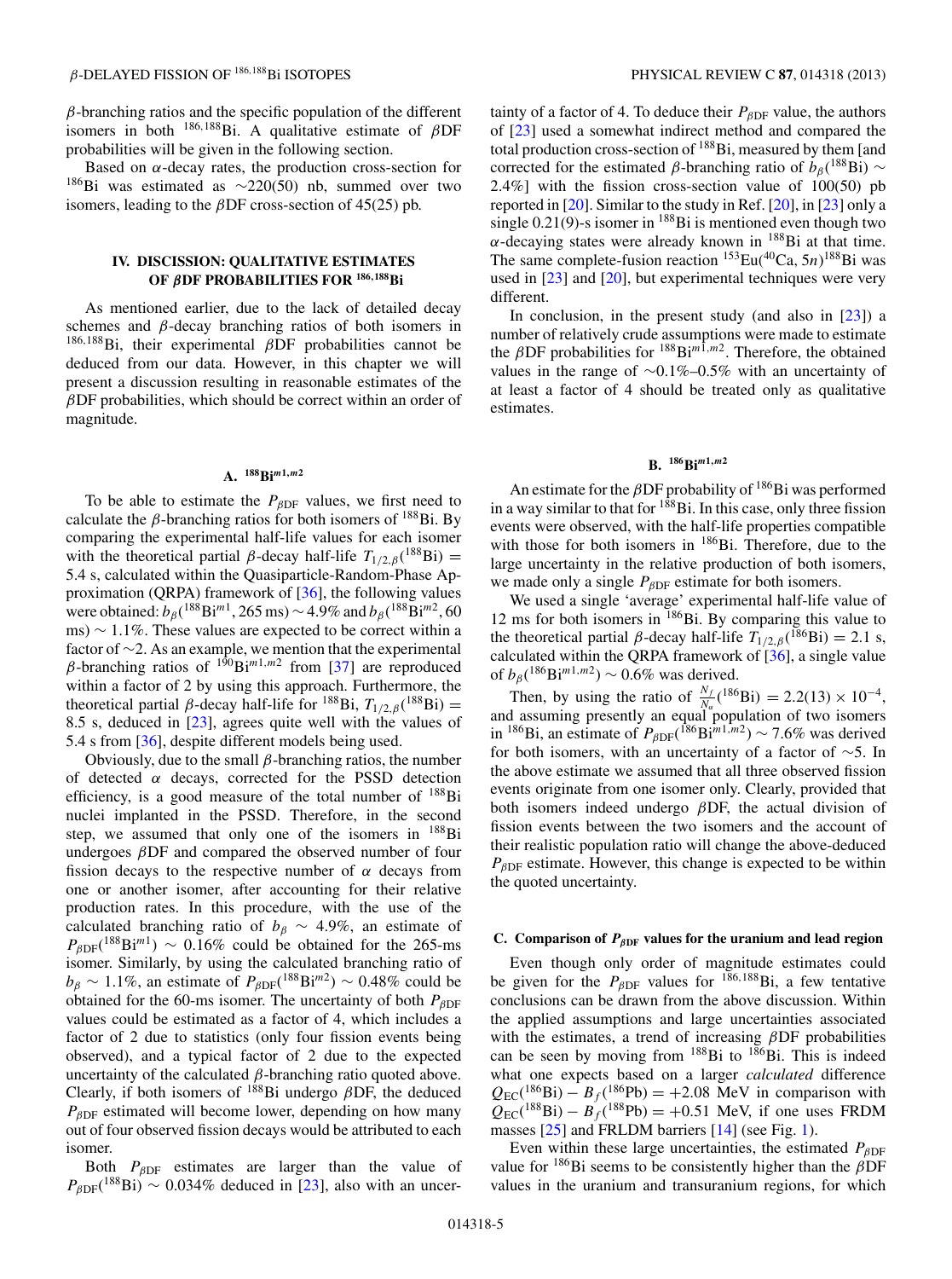<span id="page-6-0"></span>typical values in the range of  $10^{-4}\%$ – $10^{0}\%$  [15] were reported. To our knowledge, only in the  $\beta$ DF of <sup>246</sup>Md ( $Q_{EC} - B_f =$ +0.14 MeV [14]) has a similarly high value of  $P_{\beta DF} \ge 10\%$ been proposed [4].

Finally, similarly large  $\beta$ DF values (as estimated here for  $186$ Bi), in the range of 7%–35%, were derived in our recent  $\beta$ DF study of <sup>192</sup>At ( $Q_{EC} - B_f = +2.08$  MeV) [3]. It is interesting to note the practically identical positive  $Q_{EC} - B_f$ differences for <sup>186</sup>Bi and <sup>192</sup>At. Due to this, in both cases the population of excited states well above the top of the fission barrier can be expected, whereby the fission might be facilitated.

In this respect, the rather high  $P_{\beta DF}$  estimate for <sup>246</sup>Md from [4] looks somewhat surprising, as in this case one expects the predominant population of excited states below the top of the fission barrier (so-called sub-barrier fission), which is determined by the strongly energy dependant penetrability through the fission barrier.

#### **V. CONCLUSIONS**

In this work we identified for the first time  $\beta$ DF of  $^{186}$ Bi and unambiguously confirmed the occurrence of  $\beta$ DF in  $^{188}$ Bi. An indication for the large  $\beta$ DF probabilities for both nuclei was qualitatively deduced.

Clearly, dedicated follow-up experiments are required to determine relevant nuclear spectroscopic properties, in particular,  $\beta$ -branching ratios for each of the long-lived isomers in these nuclei. These experiments should also determine whether both or only one isomer in each nucleus undergoes βDF. In the case of relatively long-lived 188Bi, this could possibly

be performed with the application of highly selective laser ionization techniques, e.g., with the Resonance Ionization Laser Ion Source (RILIS) of the ISOLDE mass separator [17[,38\]](#page-7-0). In this case, by applying isomer-selective ionization with RILIS, one can expect a clean separation of two isomeric states and thus measurements of branching ratios and of the origin of the fission events.

The shorter-lived <sup>186</sup>Bi, however, is most probably not yet accessible at such ISOL systems, mostly due to the long extraction time from the ion source. Instead, as demonstrated by this work, this isotope could be studied at recoil separators, especially if the recently developed technique of In Gas Laser Ionization and Spectroscopy (IGLIS) [\[39\]](#page-7-0) is further applied in such experiments.

# **ACKNOWLEDGMENTS**

We thank the UNILAC staff for providing the stable and high-intensity  ${}^{50}Cr$  and  ${}^{46}Ti$  beams. This work was supported by FWO–Vlaanderen (Belgium), GOA/2010/010 (BOF KU Leuven), the IUAP–Belgian State Belgian Science Policy (BriX network P7/12), the European Community FP7 Capacities, Contract ENSAR No. 262010, a grant from the European Research Council (ERC-2011-AdG-291561- HELIOS), the UK Science and Technology Facilities Council (STFC), the Reimei Foundation of Advanced Research Science Center (ASRC, JAEA), DAIWA Anglo-Japanese Foundation, the Slovak Research and Development Agency (Contract No. APVV-0105-10), and the Slovak grant agency VEGA (Contract No. 1/0613/11).

- [1] A. N. Andreyev *et al.*, [Phys. Rev. Lett.](http://dx.doi.org/10.1103/PhysRevLett.105.252502) **105**, 252502 [\(2010\).](http://dx.doi.org/10.1103/PhysRevLett.105.252502)
- [2] J. Elseviers *et al.*, submitted to Phys. Rev. C.
- [3] A. N. Andreyev *et al.*, Phys. Rev. C **87**[, 014317 \(2013\).](http://dx.doi.org/10.1103/PhysRevC.87.014317)
- [4] S. Antalic *et al.*, [Eur. Phys. J. A](http://dx.doi.org/10.1140/epja/i2009-10896-0) **43**, 35 (2010).
- [5] M. Veselsky *et al.*, Phys. Rev. C **86**[, 024308 \(2012\).](http://dx.doi.org/10.1103/PhysRevC.86.024308)
- [6] P. Möller, J. Randrup, and A. J. Sierk, *[Phys. Rev. C](http://dx.doi.org/10.1103/PhysRevC.85.024306)* 85, 024306 [\(2012\).](http://dx.doi.org/10.1103/PhysRevC.85.024306)
- [7] T. Ichikawa, A. Iwamoto, P. Moller, and A. J. Sierk, [Phys. Rev.](http://dx.doi.org/10.1103/PhysRevC.86.024610) C **86**[, 024610 \(2012\).](http://dx.doi.org/10.1103/PhysRevC.86.024610)
- [8] M. Warda, A. Staszczak, and W. Nazarewicz, [Phys. Rev. C](http://dx.doi.org/10.1103/PhysRevC.86.024601) **86**, [024601 \(2012\).](http://dx.doi.org/10.1103/PhysRevC.86.024601)
- [9] A. V. Andreev, G. G. Adamian, and N. V. Antonenko, *[Phys. Rev.](http://dx.doi.org/10.1103/PhysRevC.86.044315)* C **86**[, 044315 \(2012\).](http://dx.doi.org/10.1103/PhysRevC.86.044315)
- [10] S. Panebianco, J. L. Sida, H. Goutte, J. F. Lemaitre, N. Dubray, and S. Hilaire, Phys. Rev. C **86**[, 064601 \(2012\).](http://dx.doi.org/10.1103/PhysRevC.86.064601)
- [11] V. I. Kuznetsov and N. K. Skobelev, [Phys. Part. Nucl.](http://dx.doi.org/10.1134/1.953123) **30**, 666 [\(1999\).](http://dx.doi.org/10.1134/1.953123)
- [12] H. L. Hall and D. C. Hoffman, [Annu. Rev. Nucl. Part. Sci.](http://dx.doi.org/10.1146/annurev.ns.42.120192.001051) **42**, [147 \(1992\).](http://dx.doi.org/10.1146/annurev.ns.42.120192.001051)
- [13] E. Ye. Berlovich and Yu. N. Novikov, [Phys. Lett. B](http://dx.doi.org/10.1016/0370-2693(69)90004-5) **29**, 155 [\(1969\).](http://dx.doi.org/10.1016/0370-2693(69)90004-5)
- [14] P. Möller, A. J. Sierk, T. Ichikawa, A. Iwamoto, R. Bengtsson, H. Uhrenholt, and S. Aberg, Phys. Rev. C **79**[, 064304 \(2009\).](http://dx.doi.org/10.1103/PhysRevC.79.064304)
- [15] D. A. Shaughnessy *et al.*, Phys. Rev. C **65**[, 024612 \(2002\).](http://dx.doi.org/10.1103/PhysRevC.65.024612)
- [16] D. A. Shaughnessy *et al.*, [Phys. Rev. C](http://dx.doi.org/10.1103/PhysRevC.61.044609) **61**, 044609 [\(2000\).](http://dx.doi.org/10.1103/PhysRevC.61.044609)
- [17] E. Kugler, [Hyperfine Interact.](http://dx.doi.org/10.1023/A:1012603025802) **129**, 23 (2000).
- [18] G. Münzenberg et al., [Nucl. Instrum. Methods](http://dx.doi.org/10.1016/0029-554X(79)90362-8) 161, 65 (1979).
- [19] Yu. A. Lazarev *et al.*, [Europhys. Lett.](http://dx.doi.org/10.1209/0295-5075/4/8/006) **4**, 893 (1987).
- [20] Yu. A. Lazarev *et al.*, Inst. Phys. Conf. Ser **132**, 739 (1993).
- [21] J. Schneider, GSI Report GSI 84-3, 1984.
- [22] A. N. Andreyev *et al.*, [Eur. Phys. J. A](http://dx.doi.org/10.1140/epja/i2003-10050-2) **18**, 39 (2003).
- [23] A. N. Andreyev *et al.*, [Phys. Lett. B](http://dx.doi.org/10.1016/0370-2693(93)90485-Z) **312**, 49 (1993).
- [24] W. D. Myers and W. J. Swiatecki, [Phys. Rev. C](http://dx.doi.org/10.1103/PhysRevC.60.014606) **60**, 014606 [\(1999\).](http://dx.doi.org/10.1103/PhysRevC.60.014606)
- [25] P. Möller et al., [At. Nucl. Data Tables](http://dx.doi.org/10.1006/adnd.1995.1002) **59**, 185 (1995).
- [26] G. Audi *et al.*, [Nucl. Phys. A](http://dx.doi.org/10.1016/j.nuclphysa.2003.11.003) **729**, 337 (2003).
- [27] A. N. Andreyev *et al.*, [Eur. Phys. J. A](http://dx.doi.org/10.1140/epja/i2003-10051-1) **18**, 55 (2003).
- [28] A. N. Andreyev *et al.*, Phys. Rev. C **72**[, 014612 \(2005\).](http://dx.doi.org/10.1103/PhysRevC.72.014612)
- [29] S. Hofmann and G. Münzenberg, [Rev. Mod. Phys.](http://dx.doi.org/10.1103/RevModPhys.72.733) 72, 733 [\(2000\).](http://dx.doi.org/10.1103/RevModPhys.72.733)
- [30] S. Saro *et al.*, [Nucl. Instrum. Methods Phys. Res., Sect. A](http://dx.doi.org/10.1016/S0168-9002(96)00651-1) **381**, [520 \(1996\).](http://dx.doi.org/10.1016/S0168-9002(96)00651-1)